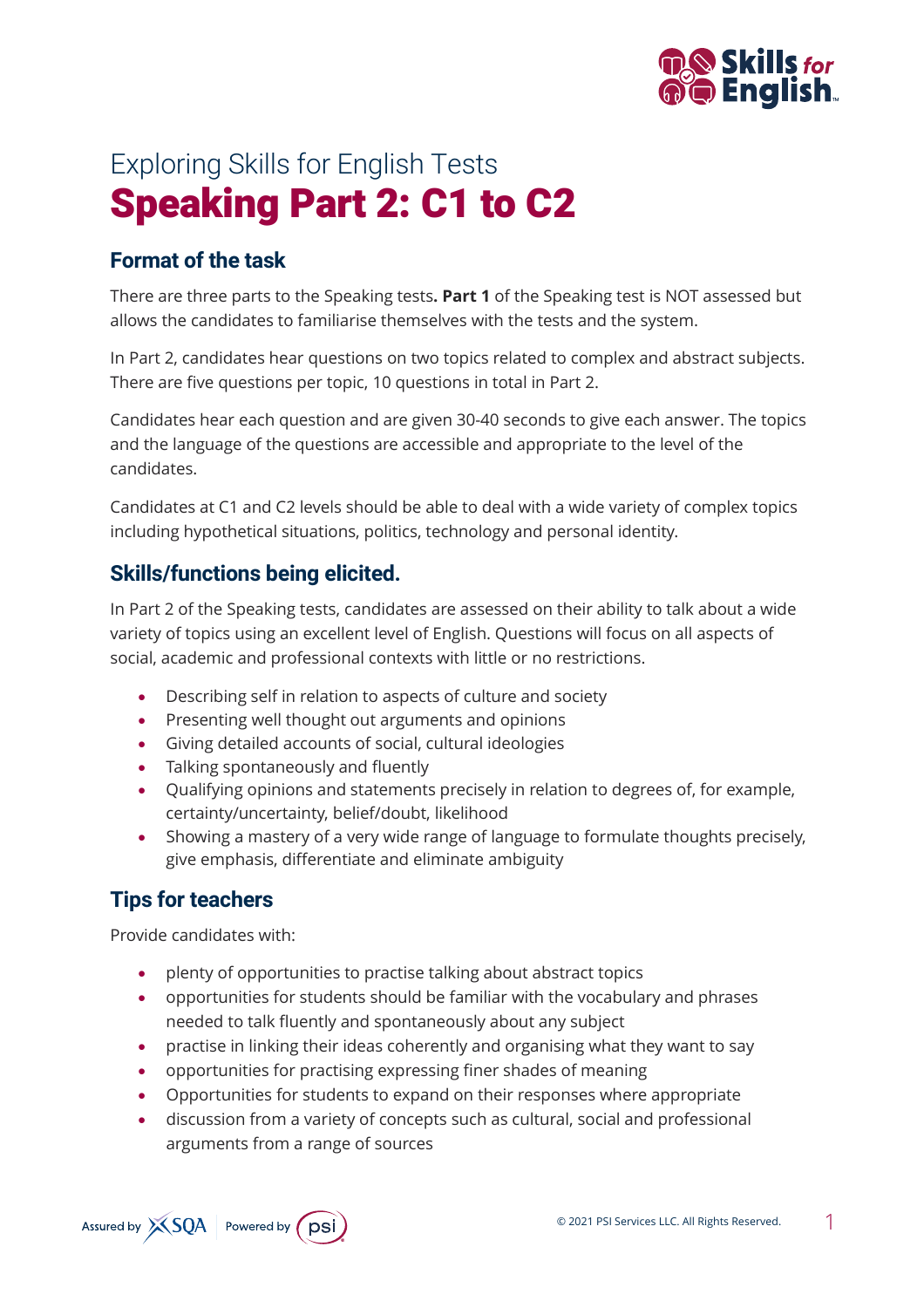

## **Tips for learners**

- Learn colloquial words and phrases from a variety of sources which cover many topics
- Practise forming constructive and relevant arguments that flow
- Practise speaking with friends so what you say flows naturally, linking ideas appropriately
- Remember to answer the questions fully and expand on information and ideas

## **Sample Speaking Part 2 Task**

Now I am going to ask you some questions about university.

- **1.** What are some of the advantages of a university education?
- **2.** Do you think all young people should study at a university? Why/Why not?
- **3.** Do you think all university courses should have an element of work experience? Why/Why not?
- **4.** Some people do not take a job related to their degree. Why do you think this is?
- **5.** Some people think that university education should be free. What are your opinions on this?

## **Sample Speaking Part 2 Response**

- **1.** There is no doubt that a university education is an advantage. It teaches people how to research, present information and is also an important networking tool for later life. It also teaches people to be more independent.
- **2.** As I have said there are advantages, but some skills and jobs need practical applications not study. Not everybody wants to study or even needs to study at university, it all depends on life choices and the need for a degree. Many entrepreneurs have never been to university and are very successful.

Questions 1 and 2 may be more factual in nature.

There may be a follow-up question asking for an explanation.

The final question will be more open and ask you to discuss the topic more broadly.

Don't be afraid to expand on your answer, by provide examples or adding to what you have said.

It's OK to refer to an earlier answer you have given, but always try to add to your answer if you can.